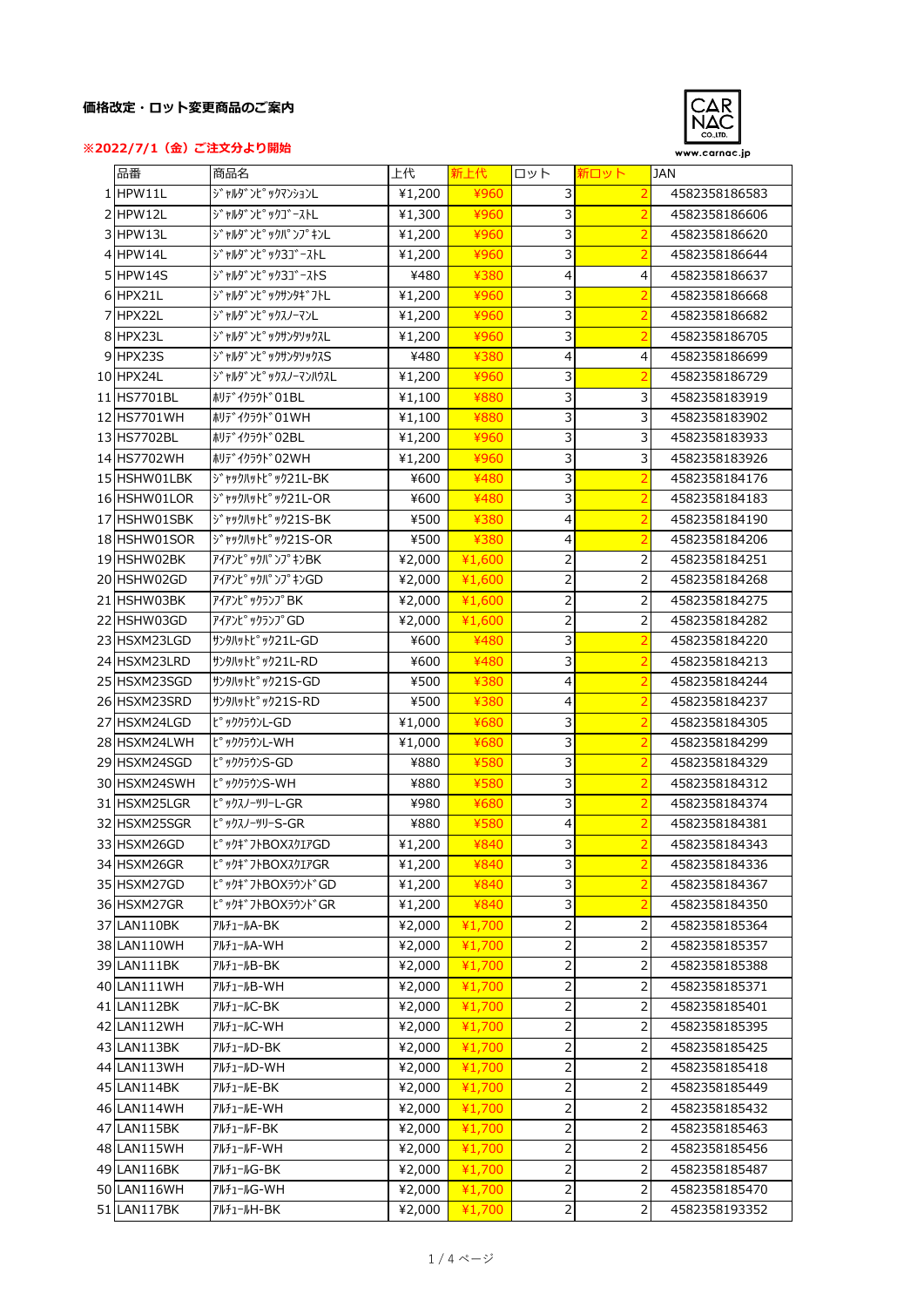| 品番                       | 商品名                         | 上代           | 新上代          | ロット            | 新ロット           | <b>JAN</b>                     |
|--------------------------|-----------------------------|--------------|--------------|----------------|----------------|--------------------------------|
| 52 LAN117WH              | アルチュールH-WH                  | ¥2,000       | ¥1,700       | 2              | 2              | 4582358193345                  |
| 53 LAN140                | クレマンペイントB-01                | ¥3,300       | ¥2,700       | 2              | $\overline{2}$ | 4582358185616                  |
| 54 LAN141                | <b>クレマンペイントB-02</b>         | ¥3,300       | ¥2,700       | 2              | $\overline{2}$ | 4582358185623                  |
| 55 LAN144                | クレマン ヘ <sup>°</sup> イントB-05 | ¥3,300       | ¥2,700       | 2              | 2              | 4582358193369                  |
| 56 LAN146                | クレマンペイントB-07                | ¥3,300       | ¥2,700       | 2              | 2              | 4582358193376                  |
| 57 LAN147                | クレマンペイントB-08                | ¥3,300       | ¥2,700       | $\overline{c}$ | 2              | 4582358193383                  |
| 58 LAN148                | クレマンペイントB-09                | ¥3,300       | ¥2,700       | 2              | 2              | 4582358193390                  |
| 59 LAN151                | クレマンペイントC-01                | ¥2,500       | ¥1,900       | 3              | $\overline{2}$ | 4582358193406                  |
| 60 LAN152                | <b>クレマンペイントC-02</b>         | ¥2,500       | ¥1,900       | 3              | $\overline{2}$ | 4582358193413                  |
| 61 LAN153                | クレマン ^ イントC-03              | ¥2,500       | ¥1,900       | 3              | $\overline{2}$ | 4582358193420                  |
| 62 LAN154                | クレマン ^ イントD-01              | ¥3,600       | ¥2,900       | 4              | $\overline{2}$ | 4582358193437                  |
| 63 LAN155                | クレマンペイントD-02                | ¥3,600       | ¥2,900       | 4              | 2              | 4582358193444                  |
| 64 LAN156                | クレマンヘ°イントD-03               | ¥3,600       | ¥2,900       | 4              | 2              | 4582358193451                  |
| 65 SJM11BK               | アメリーク゛ラスA-BK                | ¥980         | ¥780         | 4              | 4              | 4582358168114                  |
| 66 SJM11BL               | アメリーク゛ラスA-BL                | ¥980         | ¥780         | $\overline{4}$ | 4              | 4582358170902                  |
| 67 SJM11CL               | アメリーク゛ラスA-CL                | ¥980         | ¥780         | 4              | 4              | 4582358168121                  |
| 68 SJM11DG               | アメリーグラスA-DG                 | ¥980         | ¥780         | 4              | 4              | 4582358168138                  |
| 69 SJM12BK               | アメリーグラスB-BK                 | ¥980         | ¥780         | 4              | 4              | 4582358168145                  |
| 70 SJM12BL               | アメリーク ラスB-BL                | ¥980         | ¥780         | 4              | 4              | 4582358170919                  |
| 71 SJM12CL               | アメリーク ラスB-CL                | ¥980         | ¥780         | 4              | 4              | 4582358168152                  |
| 72 SJM12DG               | アメリーグラスB-DG                 | ¥980         | ¥780         | 4              | 4              | 4582358168169                  |
| 73 SJM13BK               | アメリーク゛ラスC-BK                | ¥980         | ¥780         | 4              | 4              | 4582358168176                  |
| 74 SJM13BL               | アメリーグラスC-BL                 | ¥980         | ¥780         | 4              | 4              | 4582358170926                  |
| 75 SJM13CL               | アメリーグ ラスC-CL                | ¥980         | ¥780         | 4              | 4              | 4582358168183                  |
| 76 SJM13DG               | アメリーク うスC-DG                | ¥980         | ¥780         | 4              | 4              | 4582358168190                  |
| 77 SJM14BK               | アメリーク ラスD-BK                | ¥980         | ¥780         | $\overline{4}$ | 4              | 4582358168206                  |
| 78 SJM14BL               | アメリーク うスD-BL                | ¥980         | ¥780         | 4              | 4              | 4582358170933                  |
|                          | アメリーク <sup>*</sup> ラスD-CL   |              |              |                |                |                                |
| 79 SJM14CL<br>80 SJM14DG | アメリーク ラスD-DG                | ¥980<br>¥980 | ¥780<br>¥780 | 4<br>4         | 4<br>4         | 4582358168213<br>4582358168220 |
| 81 SJM15BK               | アメリーク゛ラスE-BK                | ¥980         | ¥780         | 4              | 4              | 4582358168237                  |
| 82 SJM15BL               | アメリーク うスE-BL                | ¥980         | ¥780         | 4              | 4              | 4582358170940                  |
| 83 SJM15CL               | アメリーク <sup>*</sup> ラスE-CL   | ¥980         | ¥780         | 4              | 4              | 4582358168244                  |
| 84 SJM15DG               | アメリーク゛ラスE-DG                | ¥980         | ¥780         | 4              | 4              | 4582358168251                  |
|                          |                             |              |              |                |                |                                |
| 85 SJM16BK               | アメリーグラスF-BK                 | ¥1,300       | ¥1,100       | 4              | 4              | 4582358170971                  |
| 86 SJM16BL               | アメリーク ラスF-BL                | ¥1,300       | ¥1,100       | 4              | 4              | 4582358170988                  |
| 87 SJM16CL               | アメリーク ラスF-CL                | ¥1,300       | ¥1,100       | 4              | 4              | 4582358170957                  |
| 88 SJM16DG               | アメリーク゛ラスF-DG                | ¥1,300       | ¥1,100       | $\overline{4}$ | 4              | 4582358170964                  |
| 89 SJM17BK               | アメリーグラスG-BK                 | ¥980         | ¥780         | 4              | 4              | 4582358176713                  |
| 90 SJM17BL               | アメリーグラスG-BL                 | ¥980         | ¥780         | 4              | 4              | 4582358176720                  |
| 91 SJM17CL               | アメリーク うスG-CL                | ¥980         | ¥780         | $\overline{4}$ | 4              | 4582358176690                  |
| 92 SJM17DG               | アメリーグラスG-DG                 | ¥980         | ¥780         | 4              | 4              | 4582358176706                  |
| 93 SJM18BK               | アメリーグ ラスH-BK                | ¥1,200       | ¥980         | 4              | 4              | 4582358176751                  |
| 94 SJM18BL               | アメリーグラスH-BL                 | ¥1,200       | ¥980         | 4              | 4              | 4582358176768                  |
| 95 SJM18CL               | アメリーグラスH-CL                 | ¥1,200       | ¥980         | 4              | 4              | 4582358176737                  |
| 96 SJM18DG               | アメリーグラスH-DG                 | ¥1,200       | ¥980         | 4              | 4              | 4582358176744                  |
| 97 SJM19BK               | アメリーク゛ラスI-BK                | ¥1,200       | ¥980         | 4              | 4              | 4582358176799                  |
| 98 SJM19BL               | アメリーク゛ラスI-BL                | ¥1,200       | ¥980         | 4              | 4              | 4582358176805                  |
| 99 SJM19CL               | アメリーク゛ラスI-CL                | ¥1,200       | ¥980         | $\overline{4}$ | 4              | 4582358176775                  |
| 100 SJM19DG              | アメリーグ ラスI-DG                | ¥1,200       | ¥980         | 4              | 4              | 4582358176782                  |
| 101 SJM20BK              | アメリーク ラスJ-BK                | ¥1,200       | ¥980         | 4              | 4              | 4582358176836                  |
| 102 SJM20BL              | アメリーク ラスコーBL                | ¥1,200       | ¥980         | 4              | 4              | 4582358176843                  |
| 103 SJM20CL              | アメリーク゛ラスJ-CL                | ¥1,200       | ¥980         | 4              | 4              | 4582358176812                  |
| 104 SJM20DG              | アメリーク <sup>*</sup> ラスJ-DG   | ¥1,200       | ¥980         | 4              | 4              | 4582358176829                  |
| 105 SJM21LBK             | アルノーク゛ラス01L-BK              | ¥1,800       | ¥1,600       | 4              | 4              | 4582358176867                  |
| 106 SJM21LCL             | アルノーク うス01L-CL              | ¥1,800       | ¥1,600       | 4              | 4              | 4582358176850                  |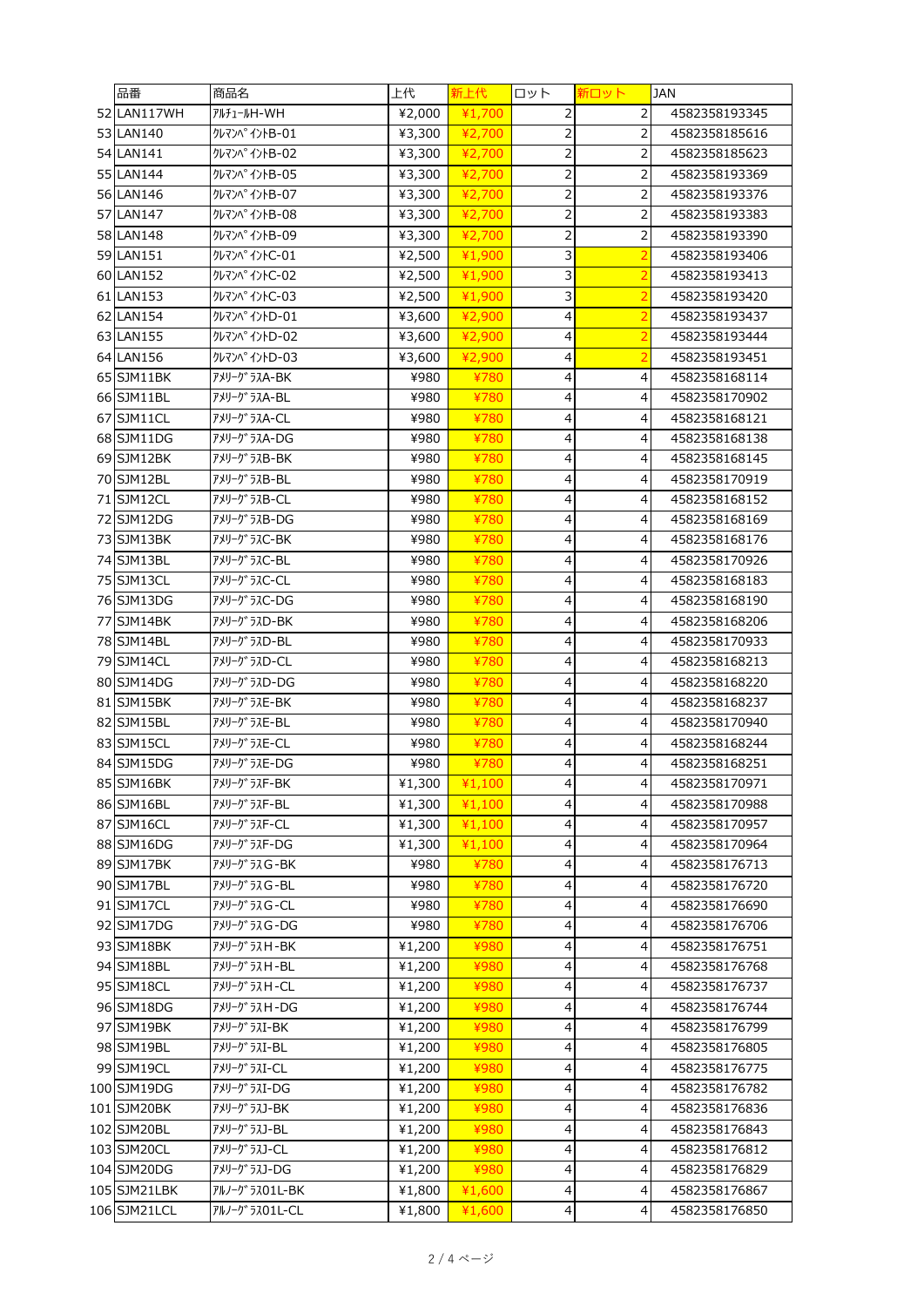| 品番           | 商品名                         | 上代     | 新上代    | ロット                      | 新ロット           | JAN           |
|--------------|-----------------------------|--------|--------|--------------------------|----------------|---------------|
| 107 SJM21SBK | アルノーク うス01S-BK              | ¥1,600 | ¥1,300 | 4                        | 4              | 4582358176881 |
| 108 SJM21SCL | アルノーク うス01S-CL              | ¥1,600 | ¥1,300 | 4                        | 4              | 4582358176874 |
| 109 SJM22BK  | アルノーク <sup>*</sup> ラスO2-BK  | ¥2,800 | ¥2,600 | $\overline{\mathbf{c}}$  | 2              | 4582358176904 |
| 110 SJM22CL  | アルノーク <sup>*</sup> ラスO2-CL  | ¥2,800 | ¥2,600 | 2                        | 2              | 4582358176898 |
| 111 SJM23BK  | アルノーク うス03-BK               | ¥3,200 | ¥2,900 | $\overline{c}$           | 2              | 4582358176928 |
| 112 SJM23CL  | アルノーク うス03-CL               | ¥3,200 | ¥2,900 | 2                        | 2              | 4582358176911 |
| 113 SJM24SBK | アルノーク うス04S-BK              | ¥2,800 | ¥2,400 | 3                        | 3              | 4582358186996 |
| 114 SJM24SBL | アルノーク <sup>*</sup> ラス04S-BL | ¥2,800 | ¥2,400 | 3                        | 3              | 4582358187009 |
| 115 SJM24SCL | アルノーク うス04S-CL              | ¥2,800 | ¥2,400 | 3                        | 3              | 4582358187016 |
| 116 SJM25LBK | アルノーク゛ラス05L-BK              | ¥3,200 | ¥2,800 | 3                        | 3              | 4582358187023 |
| 117 SJM25LBL | アルノーク゛ラス05L-BL              | ¥3,200 | ¥2,800 | 3                        | 3              | 4582358187030 |
| 118 SJM25LCL | アルノーク゛ラスO5L-CL              | ¥3,200 | ¥2,800 | 3                        | 3              | 4582358187047 |
| 119 SJM27BK  | アルノーク゛ラス07L-BK              | ¥1,300 | ¥980   | 4                        | 4              | 4582358190511 |
| 120 SJM27BL  | アルノーク <sup>*</sup> ラスO7L-BL | ¥1,300 | ¥980   | $\overline{\mathcal{L}}$ | 4              | 4582358190528 |
| 121 SJM27CL  | アルノーク゛ラス07L-CL              | ¥1,300 | ¥980   | 4                        | 4              | 4582358190498 |
| 122 SJM27DG  | アルノーク うス07L-DG              | ¥1,300 | ¥980   | $\overline{\mathcal{L}}$ | 4              | 4582358190504 |
| 123 SJM28BK  | アルノーク うス08-BK               | ¥1,300 | ¥980   | 4                        | 4              | 4582358190559 |
| 124 SJM28BL  | アルノーク うス08-BL               | ¥1,300 | ¥980   | $\overline{\mathcal{L}}$ | 4              | 4582358190566 |
| 125 SJM28CL  | アルノーク <sup>*</sup> ラス08-CL  | ¥1,300 | ¥980   | 4                        | 4              | 4582358190535 |
| 126 SJM28DG  | アルノーク <sup>*</sup> ラスO8-DG  | ¥1,300 | ¥980   | $\overline{\mathcal{L}}$ | 4              | 4582358190542 |
| 127 SJM41BK  | アメリーク <sup>*</sup> ラスK-BK   | ¥1,300 | 41,100 | 4                        | 4              | 4582358187054 |
| 128 SJM41BL  | アメリーク ラスK-BL                | ¥1,300 | ¥1,100 | 4                        | 4              | 4582358187061 |
| 129 SJM41CL  | アメリーク゛ラスK-CL                | ¥1,300 | ¥1,100 | $\overline{\mathcal{L}}$ | 4              | 4582358187078 |
| 130 SJM41DG  | アメリーク゛ラスK-DG                | ¥1,300 | 41,100 | 4                        | 4              | 4582358187085 |
| 131 SJM42BK  | アメリーク゛ラスL-BK                | ¥1,300 | ¥980   | $\overline{\mathcal{L}}$ | 4              | 4582358190436 |
| 132 SJM42BL  | アメリーク <sup>*</sup> ラスL-BL   | ¥1,300 | ¥980   | 4                        | 4              | 4582358190443 |
| 133 SJM42CL  | アメリーク うスL-CL                | ¥1,300 | ¥980   | $\overline{\mathcal{L}}$ | 4              | 4582358190412 |
| 134 SJM42DG  | アメリーク゛ラスL-DG                | ¥1,300 | ¥980   | 4                        | 4              | 4582358190429 |
| 135 SJM44BK  | アメリーク ラスN-BK                | ¥1,400 | ¥980   | $\overline{\mathcal{L}}$ | 4              | 4582358190474 |
| 136 SJM44BL  | アメリーク゛ラスN-BL                | ¥1,400 | ¥980   | 4                        | 4              | 4582358190481 |
| 137 SJM44CL  | アメリーク゛ラスN-CL                | ¥1,400 | ¥980   | 4                        | 4              | 4582358190450 |
| 138 SJM44DG  | アメリーク ラスN-DG                | ¥1,400 | ¥980   | $\overline{\mathcal{L}}$ | 4              | 4582358190467 |
| 139 WG12     | ミニジュエオーナメントスノーマン            | ¥950   | ¥780   | 4                        | 4              | 4582358186149 |
| 140 WG14     | ミニジュエオーナメントペンギン             | ¥750   | ¥580   | 4                        | 4              | 4582358186163 |
| 141 WG15     | ミニシ゛ュエポ。ットサンタクロース           | ¥580   | ¥380   | 4                        | 4              | 4582358186170 |
| 142 WG16     | ミニジュエポ゚ットスノーマン              | ¥580   | ¥380   | $\overline{4}$           | 4              | 4582358186187 |
| 143 WG17     | <b>ミニジュエポットホワイトベア</b>       | ¥580   | ¥380   | $\overline{4}$           | 4              | 4582358186194 |
| 144 WG18     | ミニシ コエポ ットハ°ンギン             | ¥580   | ¥380   | $\overline{\mathbf{4}}$  | 4              | 4582358186200 |
| 145 WR06BL   | ブーケベーシックL-BL                | ¥2,500 | ¥1,980 | $\overline{c}$           | $\overline{2}$ | 4582358184770 |
| 146 WR06GR   | ブーケベーシックL-GR                | ¥2,500 | ¥1,980 | $\overline{\mathbf{c}}$  | 2              | 4582358184787 |
| 147 WR06LV   | ブーケベーシックL-LV                | ¥2,500 | ¥1,980 | $\overline{c}$           | $\overline{2}$ | 4582358184800 |
| 148 WR06RD   | ブーケベーシックL-RD                | ¥2,500 | ¥1,980 | 2                        | 2              | 4582358184794 |
| 149 WR11SPL  | ブーケラメS-PL                   | ¥2,100 | ¥1,680 | $\overline{c}$           | $\overline{2}$ | 4582358184756 |
| 150 WR11SRD  | ブーケラメS-RD                   | ¥2,100 | ¥1,680 | $\overline{\mathbf{c}}$  | 2              | 4582358184749 |
| 151 WR11SWH  | ブーケラメS-WH                   | ¥2,100 | ¥1,680 | $\overline{c}$           | $\overline{2}$ | 4582358184763 |
| 152 WR12LPL  | ブーケラメL-PL                   | ¥2,500 | ¥1,980 | $\overline{\mathbf{c}}$  | 2              | 4582358184657 |
| 153 WR12LRD  | ブーケラメL-RD                   | ¥2,500 | ¥1,980 | $\overline{2}$           | $\overline{2}$ | 4582358184640 |
| 154 WR12LWH  | ブーケラメL-WH                   | ¥2,500 | ¥1,980 | 2                        | 2              | 4582358184664 |
| 155 WR15PK   | トピアリーラメPK                   | ¥2,800 | ¥2,200 | 2                        | $\overline{2}$ | 4582358184619 |
| 156 WR15RD   | トピアリーラメRD                   | ¥2,800 | ¥2,200 | $\overline{c}$           | $\overline{2}$ | 4582358184626 |
| 157 WR15WH   | トピアリーラメWH                   | ¥2,800 | ¥2,200 | $\overline{\mathbf{c}}$  | 2              | 4582358184633 |
| 158 YA61GY   | ウッディメゾンA-S-GY               | ¥1,800 | ¥1,400 | $\overline{c}$           | 2              | 4582358193239 |
| 159 YA61NA   | ウッテ゛ィメソ゛ンA-S-NA             | ¥1,800 | ¥1,400 | $\overline{c}$           | 2              | 4582358193222 |
| 160 YA61WH   | ウッテ゛ィメソ゛ンA-S-WH             | ¥1,800 | ¥1,400 | $\overline{c}$           | $\overline{2}$ | 4582358193246 |
| 161 YA62GY   | ウッテ"ィメリ"ンA-L-GY             | ¥2,500 | ¥1,900 | $\mathsf{2}\,$           | 2              | 4582358193260 |